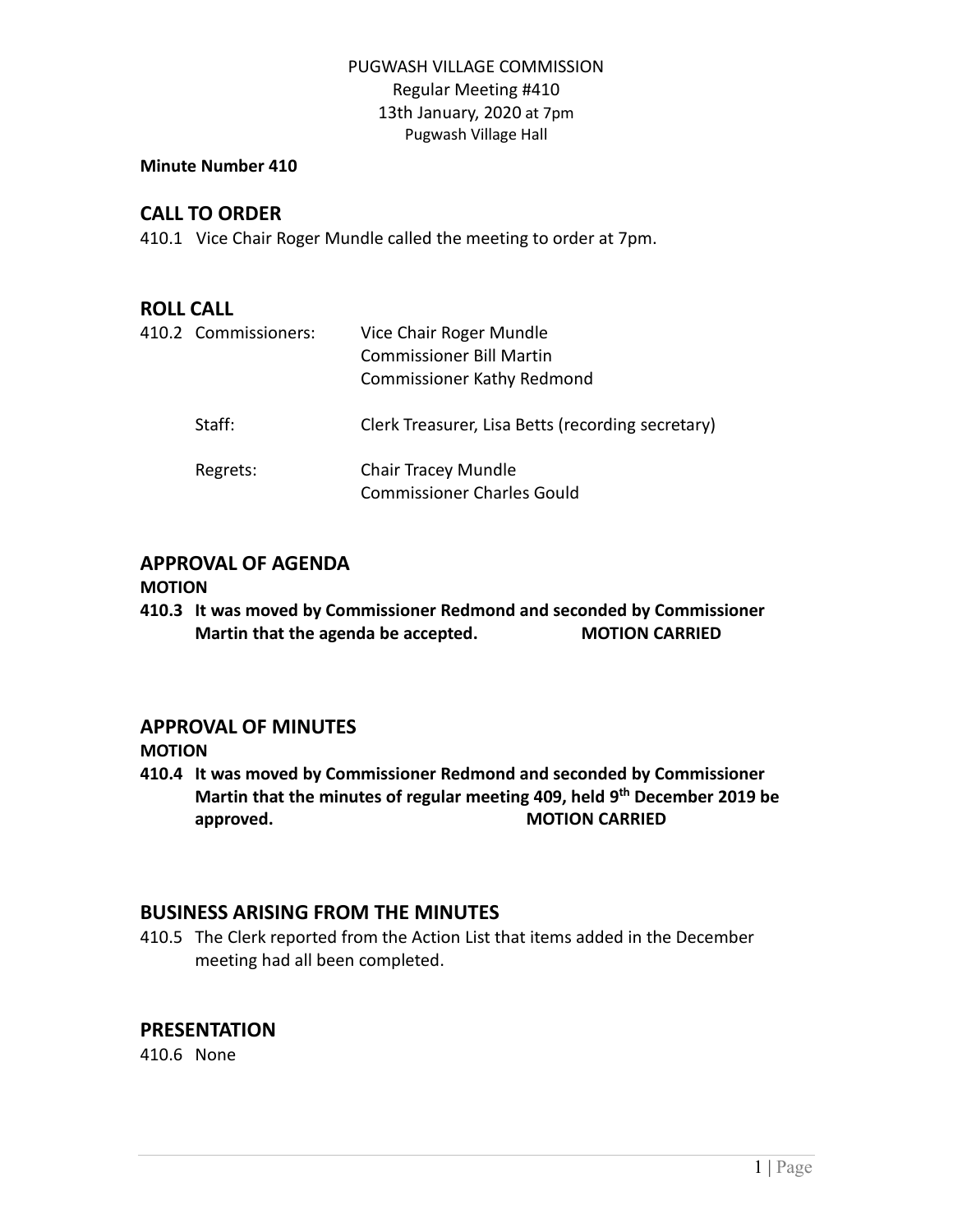### PUGWASH VILLAGE COMMISSION Regular Meeting #410 13th January, 2020 at 7pm Pugwash Village Hall

## **CORRESPONDENCE**

#### **Communities in Bloom**

- 410.7 Request to include trees to be planted on Village property as part of CIB's *Great Tree Blitz 2020.* A grant application to help pay for part of this project is due soon. The funding would cover costs of planting native trees and only on public property such as Eaton Park and the schools. CIB asked the Commission for permission to include the Village properties as part of the plan. CIB President, Maureen Leahey, was on hand to answer any questions from the Commission and expand on other aspects of the tree blitz.
- 410.8 Letter from Norma Mundle, Water Street, concerned with number, location and appropriate tree species in a tree planting program.
- 410.9 Christmas Cards received from the Municipality and A49.

### **COMMITTEE REPORTS**

#### **Clerk Treasurer's Report**

410.10 The Clerk reported from the Action List. The Action List will now be included in the agenda after **Business arising from the minutes.** The Commissioners agreed there was little benefit in producing a financial statement monthly. The statement will be presented quarterly.

#### **MOTION**

#### **410.11 It was moved by Commissioner Redmond and seconded by Commissioner Martin that the Village should subscribe to grantadvance.com MOTION CARRIED**

410.12 The Clerk suggested that other granting or funding opportunities may be available if the Gathering of the Clans or the Village could be registered as a charity. The Clerk will investigate this with the auditor and report back at the next meeting.

#### **Pugwash Harbourfront Centre (PHC)**

410.13 There were further delays to getting the Temporary Borrowing Resolution approved by the Minister. The Minister should be signing it tomorrow (January  $14^{th}$ ).

The PHC was used by the elementary school children as part of Christmas Cheer Day in December when they sang several Christmas songs on the stage.